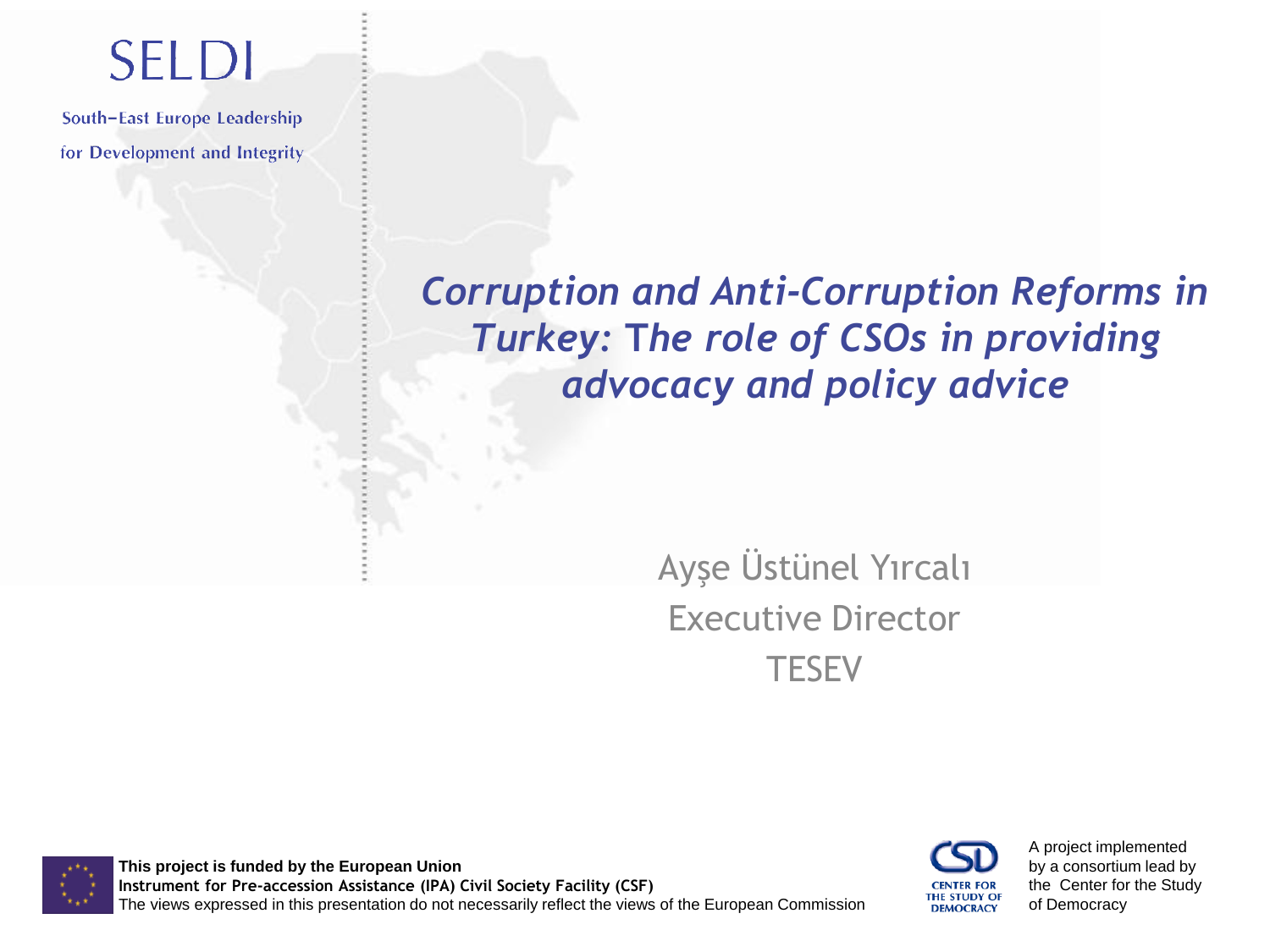- During the 90s and at the beginning 2000s, the issue of corruption took a large space on the agenda of Turkey
- Ministries such as interior affairs and customs made anticorruption discourse a part of their political agenda
- Even the president of the country, took part in anti-corruption events and gave public speeches touching on the subject
- Media paid considerable attention to corruption cases, both in the business and public sectors. People's reaction to corruption cases was quite strong
- The financial crisis of 2001 was a major turning point. The dishonest dealings between private financial companies and public institutions came into light. The government introduced an austerity package that brought forward many regulations for financial institutions





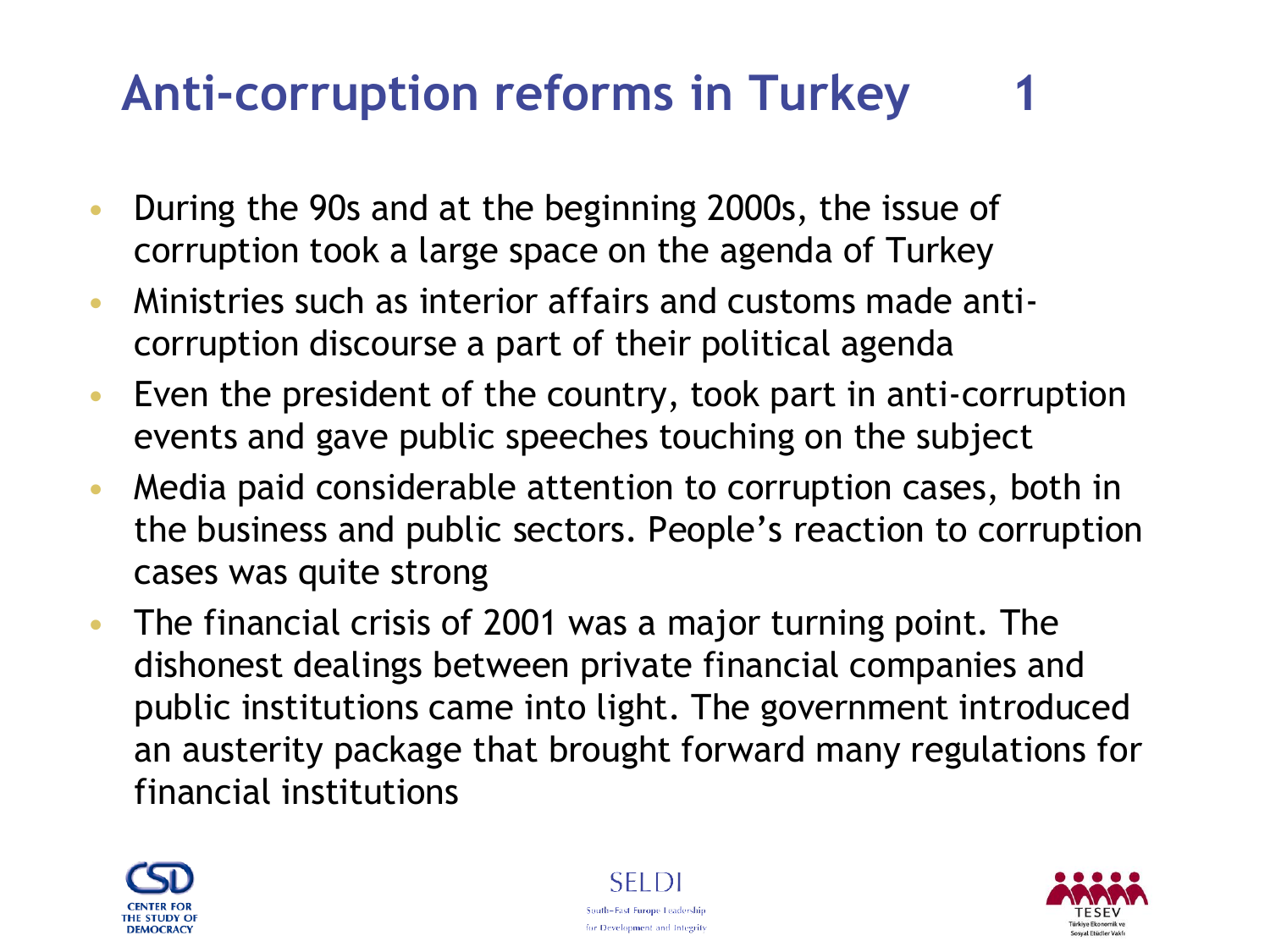- In 2002, the current government party, AKP (Justice and Development Party) was elected with a 34% vote.
- The AKP government has been vocal about fighting corruption from the beginning of their governance, which translated into signing a number of international anti-corruption conventions.
- An "**Action Plan on Increasing Transparency and Enhancing Good Governance in the Public Sector**" has been adopted in 2002.
- Turkey also agreed upon an **Emergency Action Plan** with the EU in 2003, that included anti-corruption such as strengthening specialized anti-corruption units and awareness raising





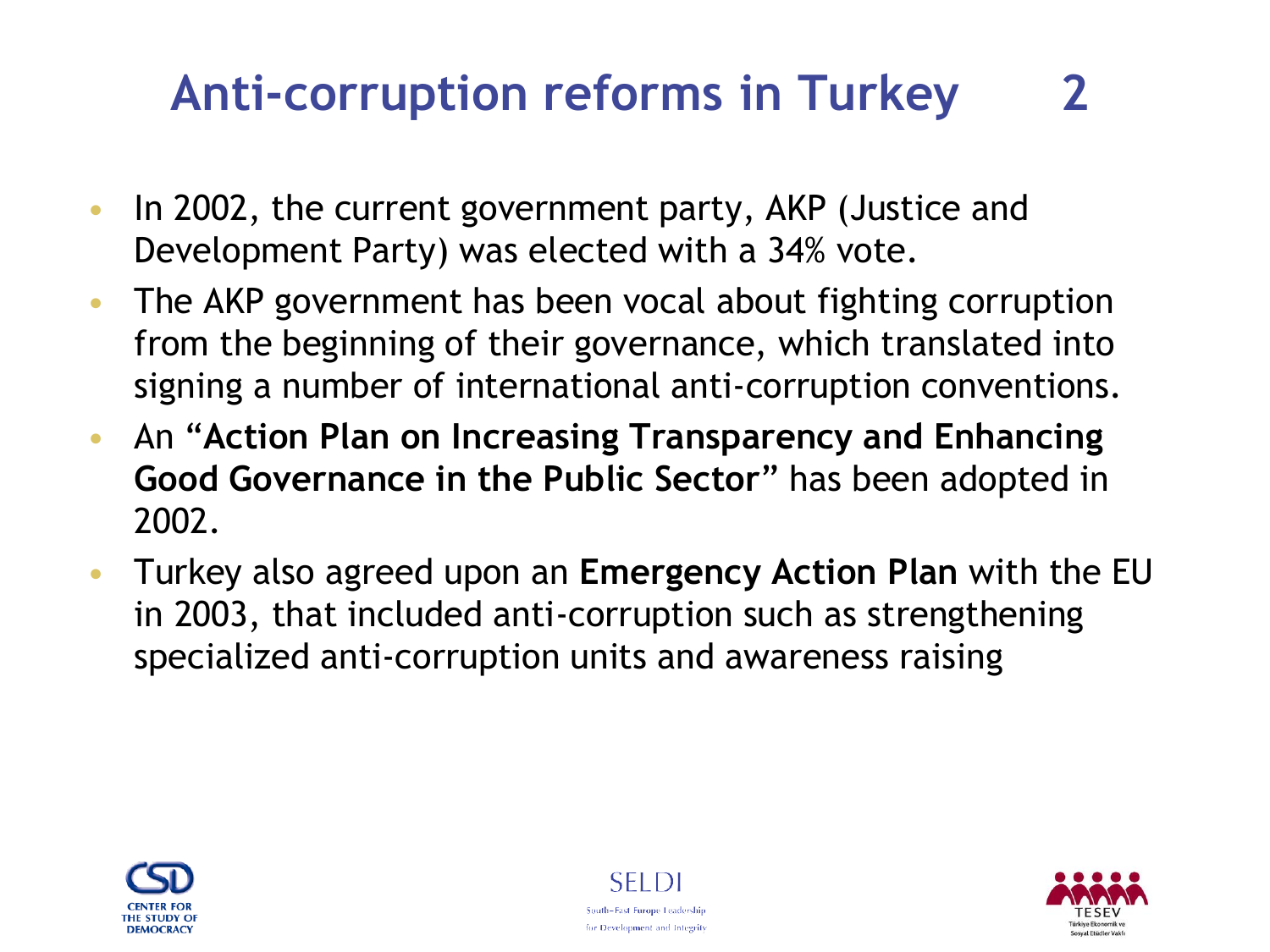- More recently, in February 2010, the government launched a "**strategic plan on reducing Corruption and Enhancing Transparency**."
- A ministerial committee was established in December 2009 together with an executive board to form further anticorruption strategies and to direct and monitor implementation
- However, the design process of the strategic plan was criticized for being opaque and not participatory
- In line with the 2010-2014 Strategy and Action Plan, an Executive Committee for Increasing Transparency and Fighting Corruption prepared proposals for 28 corruption related issues.
- However, no increase in the strength or independence of institutions involved in the fight against corruption





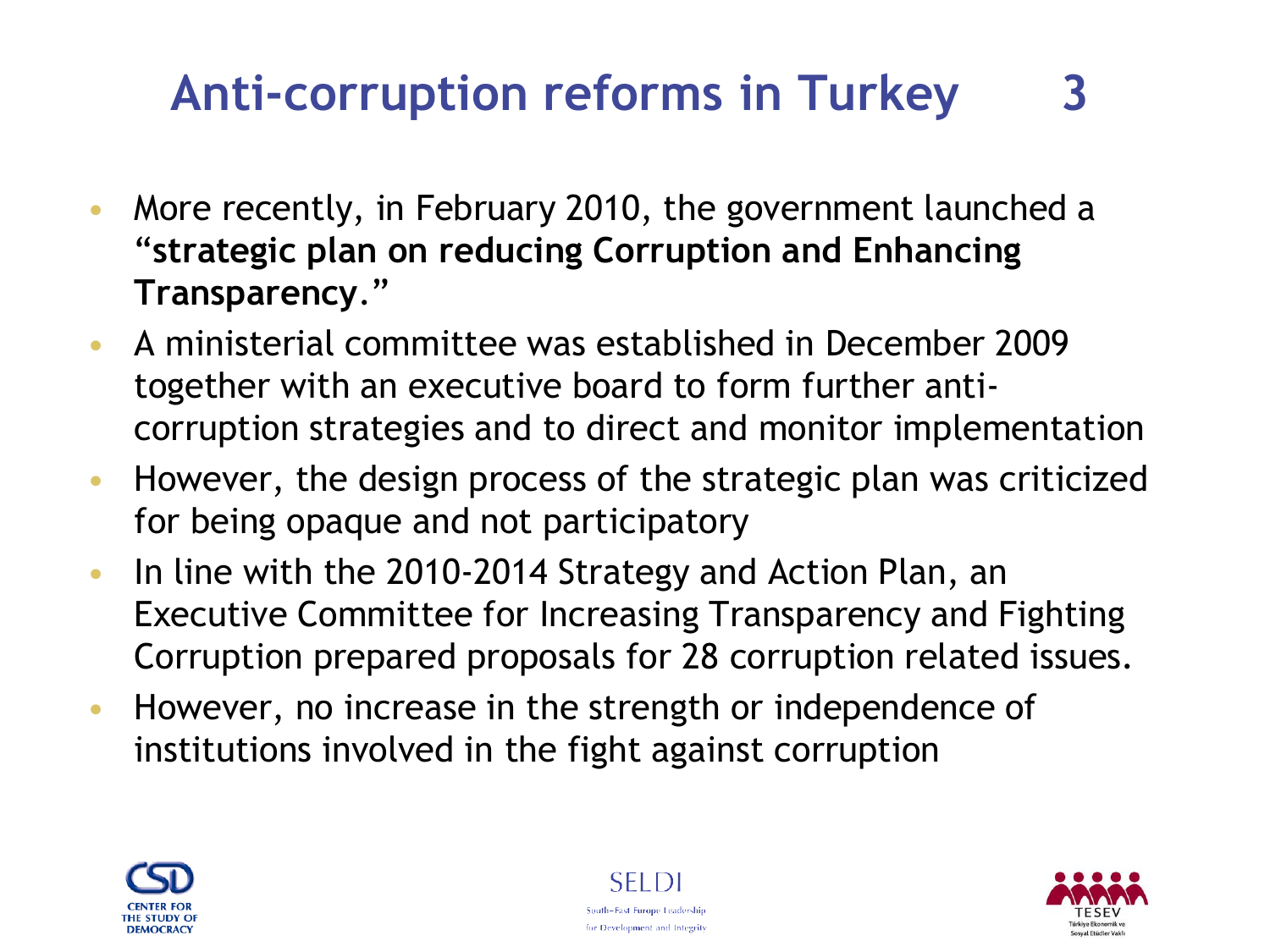- The Executive Committee contributed to changes in the area of incrimination and the financing of presidential candidates.
- On the other hand however, no progress was made limiting the immunity of MPs and senior public officials in corruption related offences.
- GRECO recommendations are yet to be fully implemented
- The implementation of anti-corruption Strategy requires greater political engagement and broader civil society participation
- A track record of investigation, indictment and conviction related to corruption cases are yet to be established.





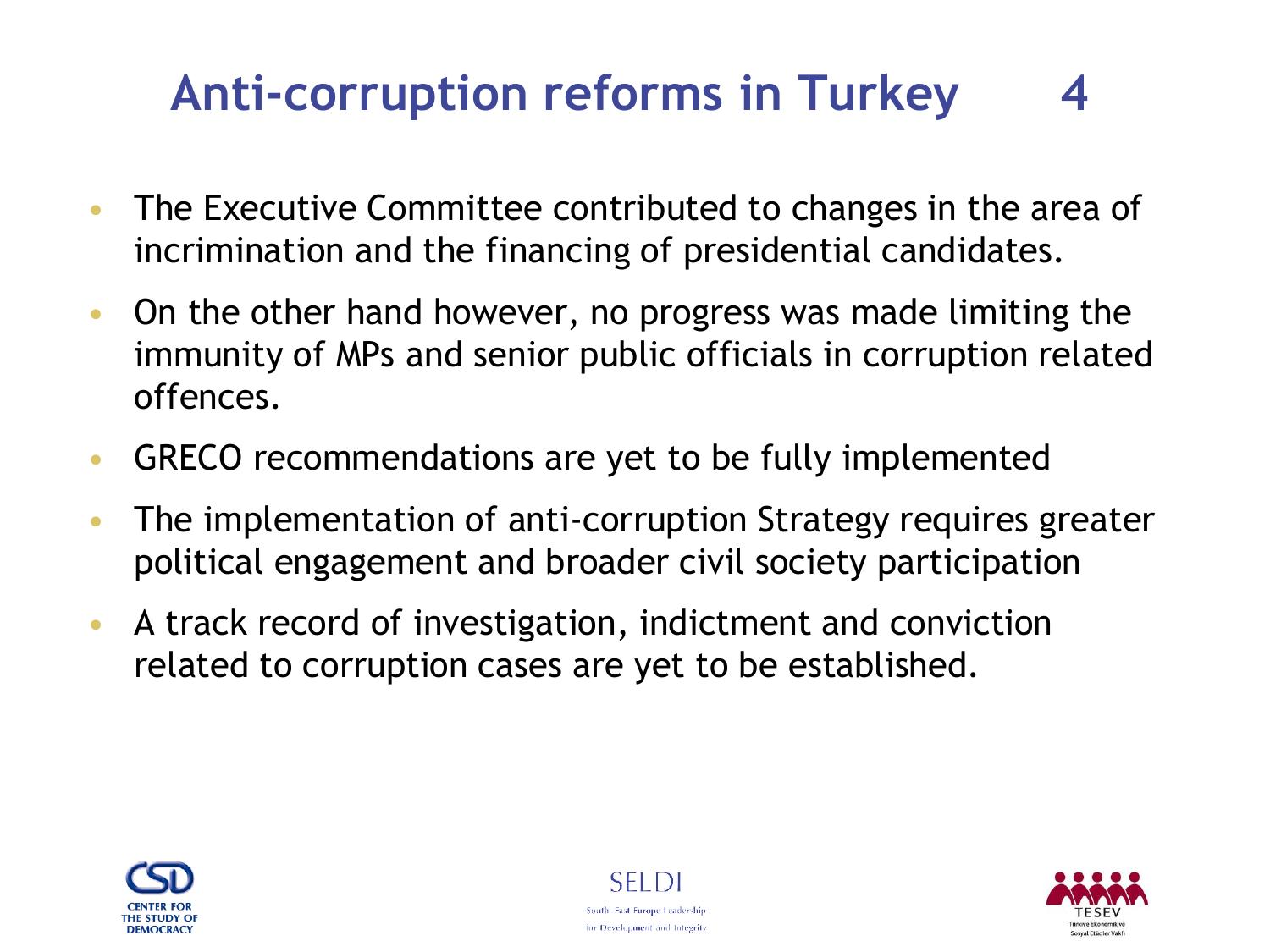### **Institutional framework to fight corruption 5**

- Turkey does not have an anti-corruption agency; instead several institutions have an anti-corruption mandate
	- The Financial Crimes Investigation Board
	- Coordination Board for Combating Financial Crimes
	- The Ombudsman
	- Council of Ethics for the Public Service
	- Inspection Board of the Prime Minister
	- Turkish Court of Accounts
	- Public Procurement Authority
- Need for effective coordination





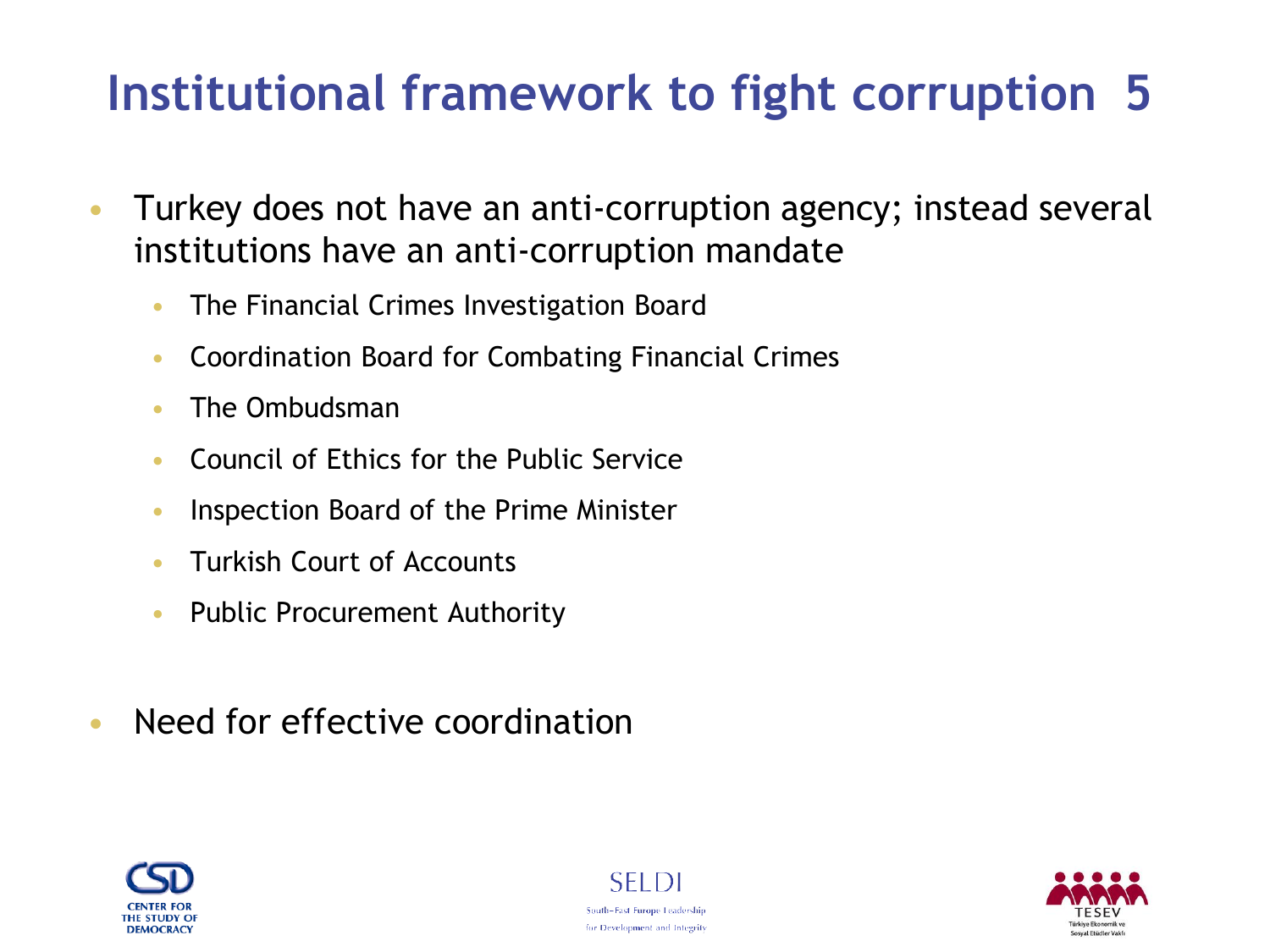- Despite the shortcomings, the public shows confidence in government efforts: with 59% of the 2010 GCB respondents perceiving government efforts against corruption to be effective.
- The positive trends are reflected in World Bank's worldwide governance indicators in terms of control of corruption:
	- Score (0-100) in 2010: 57,9 compared to
	- Score (0-100) in 2000: 42,9
- On the other hand, challenges are reflected in Transparency International's 2011 Corruption Perceptions Index (0-10, highly corrupt-highly clean):
	- Turkey's score: 4,2 (relatively high levels of public sector corruption)





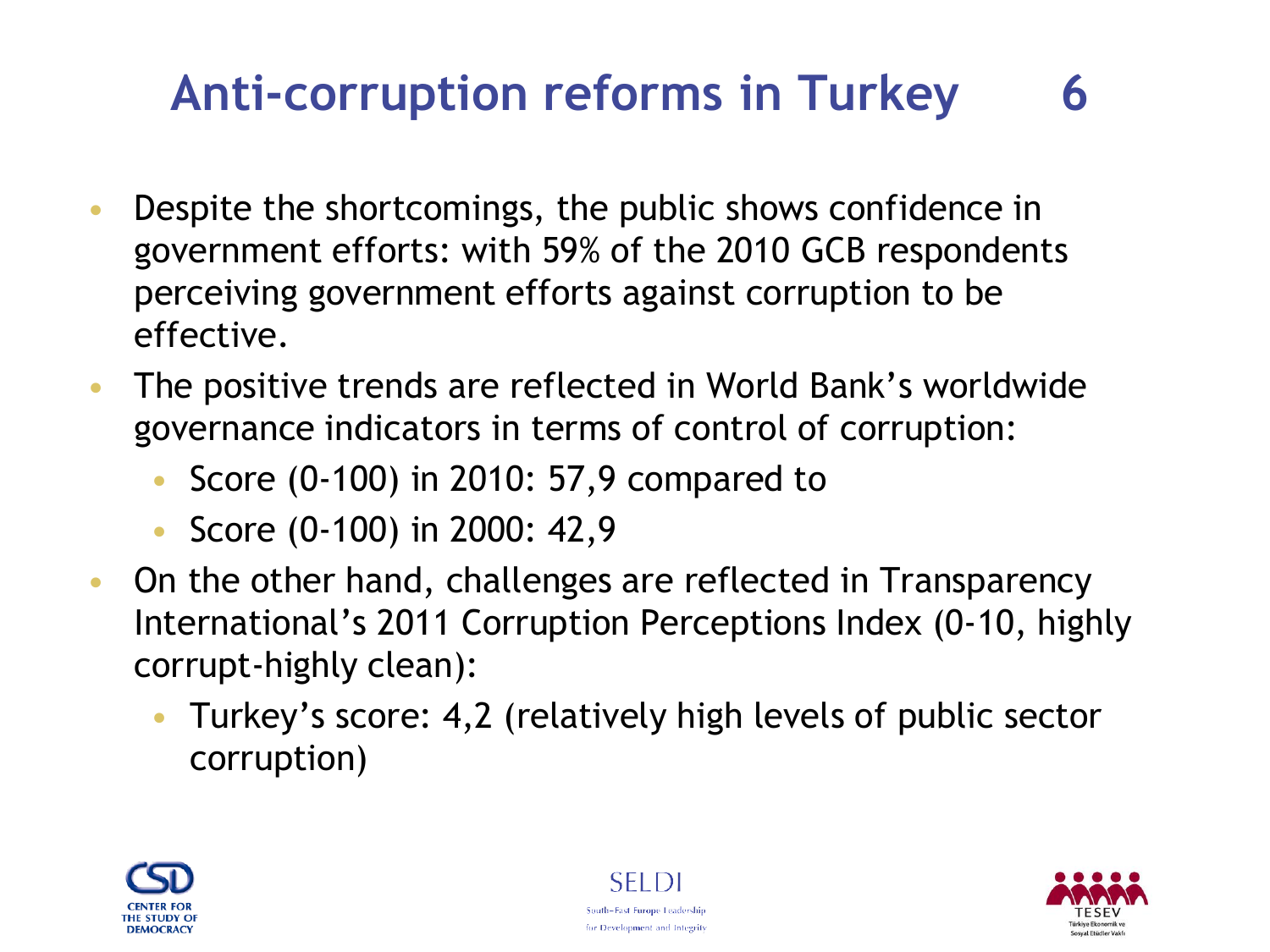### **Extent of corruption in Turkey 7**

- In spite of the various steps taken, most observers still consider that progress in the fight against corruption has been limited, as stated in the EU 2008 and 2011 progress reports.
- **58%** of the companies surveyed **in 2008** consider corruption as one of the most severe problems affecting the business environment - **41% in 2005** (Source: World Bank Business Environment and Enterprise Performance Survey)
- Citizens also share the perception that corruption remains a problem in the country, with **57%** of respondents believing that corruption has increased in the 3 years preceding the survey (Source: Transparency International, 2010)





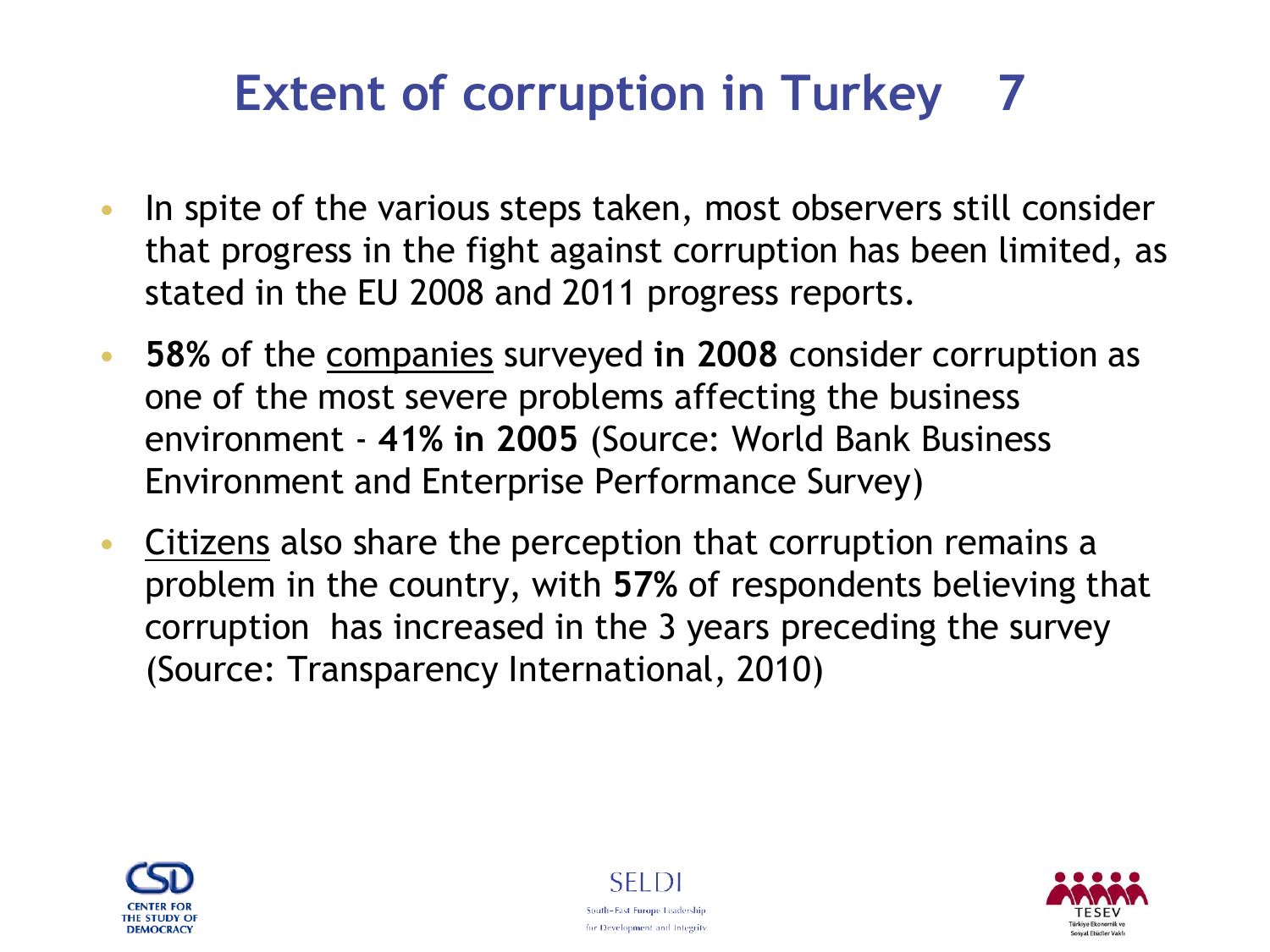### **Major challanges 8**

- There is no central body in charge of developing and evaluating anti-corruption policies
- In spite of greater civil awareness and participation, civil society only has limited oversight over the implementation of national anti-corruption policies.
- Very strong immunity regulations for public officials
- Weak legislation for financing and auditing of political parties
- Weak transperancy and accountability rules and laws in place





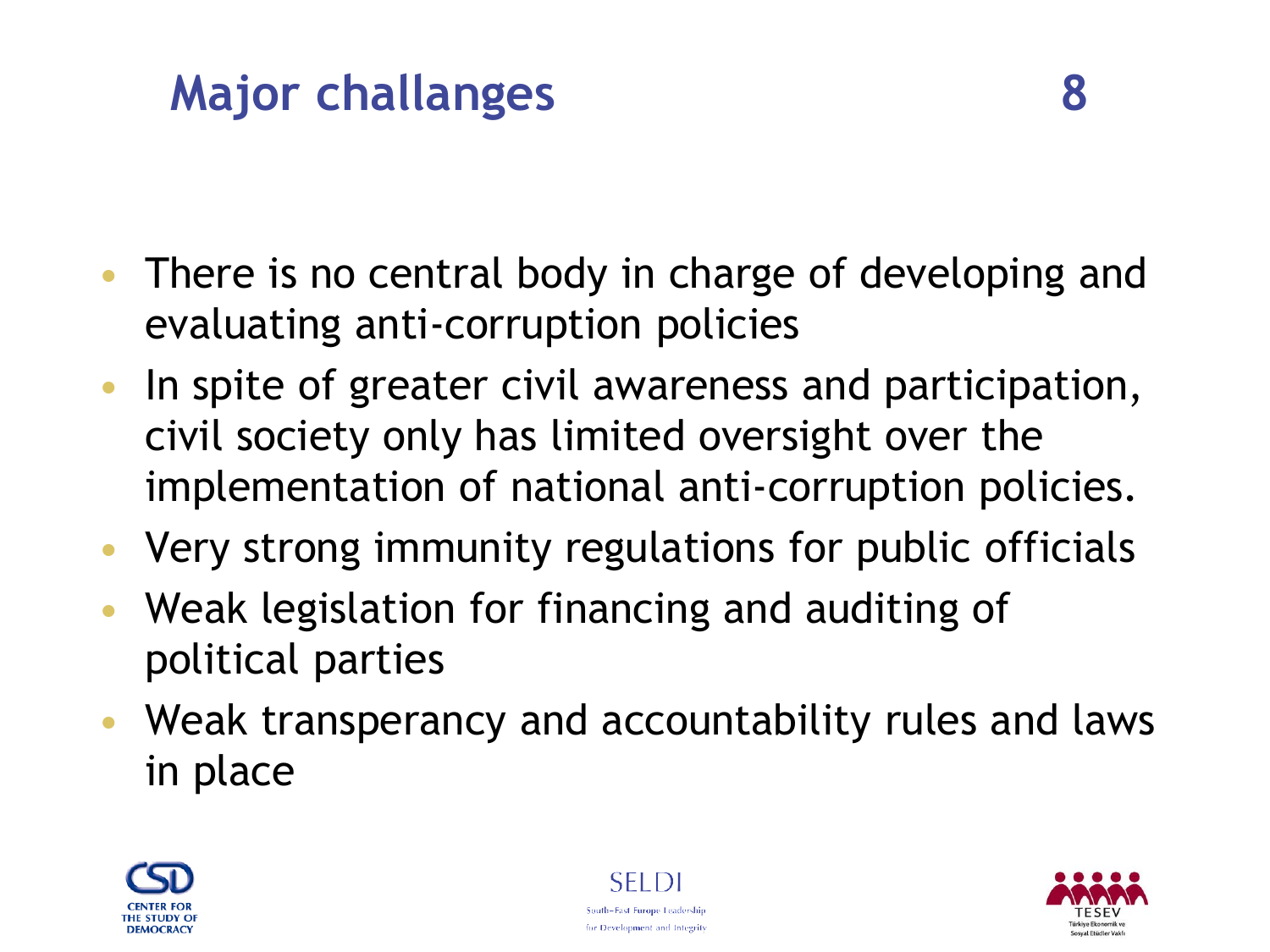### **Civil society participation 9**

- Transparency Association (TI Turkey)
- the Association for Combating Corruption and the Association for the Protection of Citizens' Taxes (VAVEK).
- Corporate Governance Association of Turkey
- Corporate Social Responsibility Association of Turkey
- Economic and Social Studies Foundation of Turkey (TESEV)
- Economic Policy Research Foundation of Turkey (TEPAV)





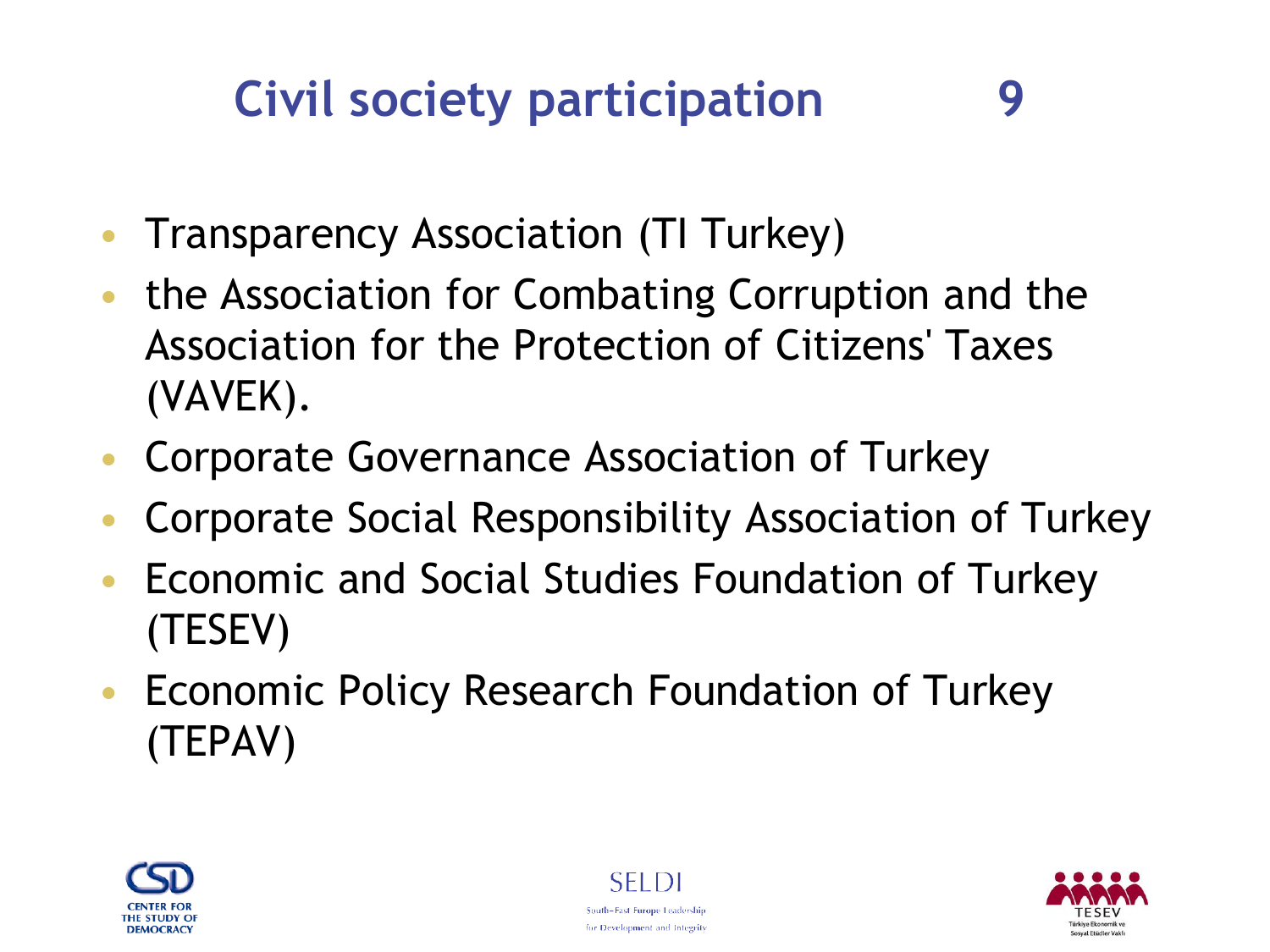### **Civil society participation 10**

- No legal pressure on associations dealing with corruptionrelated matters
- On the other hand, involvement of CSOs in policy making is limited: less than expected involvement in the policy making process in 2010
- The CSOs such as TEPAV, TESEV and TI were consulted in preparing the 2010 anti-corruption action plan but no active participation took place
- Civil society's involvement in policy making needs to be improved





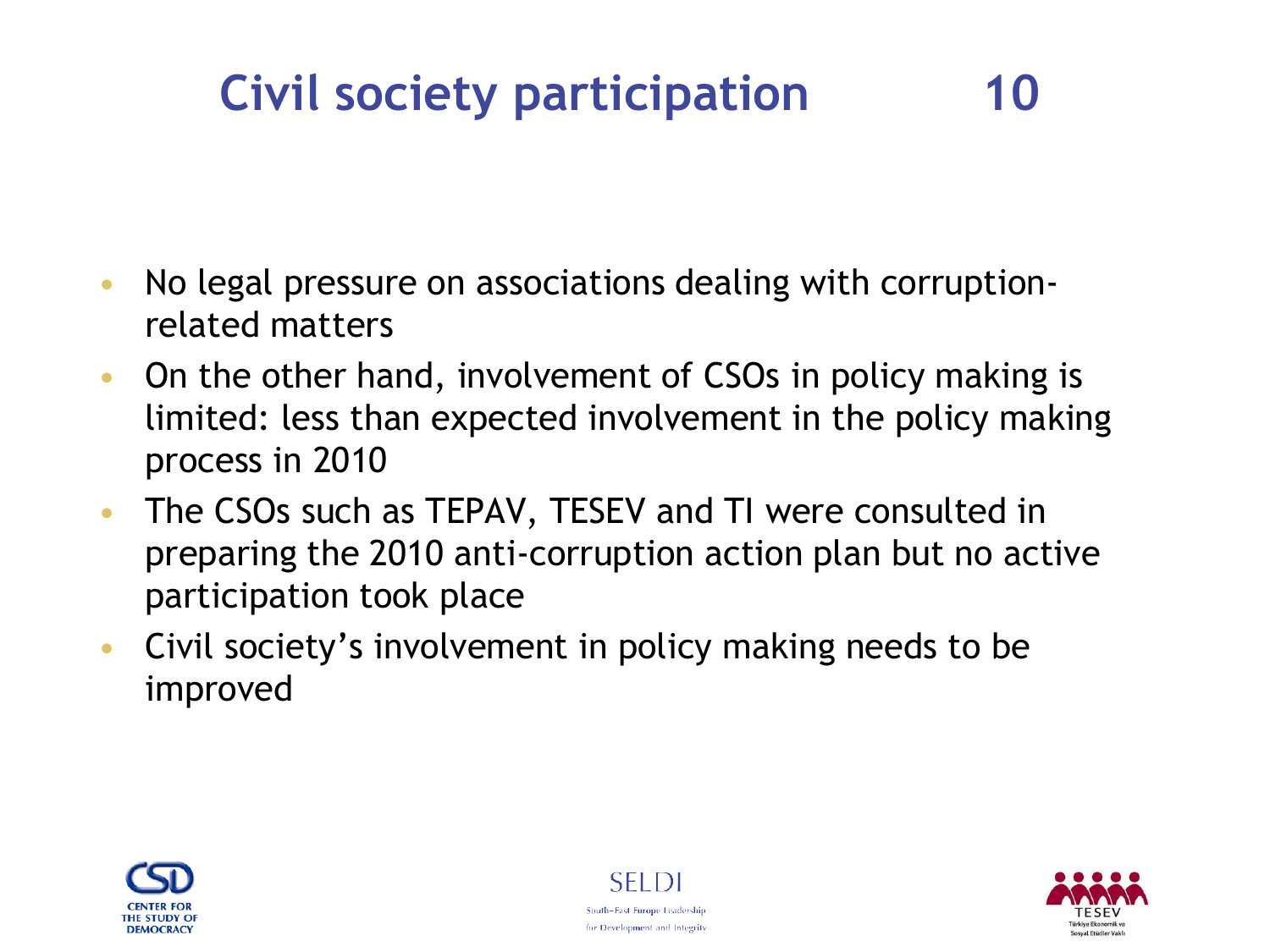#### **TESEV's efforts in the area of anti-corruption 11**

- TESEV is an independent, non-governmental thinktank, analyzing social and political policy issues facing Turkey
- By opening new channels for policy-oriented dialogue and research, TESEV aims to promote the role of civil society in the democratic process and seeks to share its research findings with the widest possible audience.
- Many research studies conducted by TESEV are related to anti-corruption policies





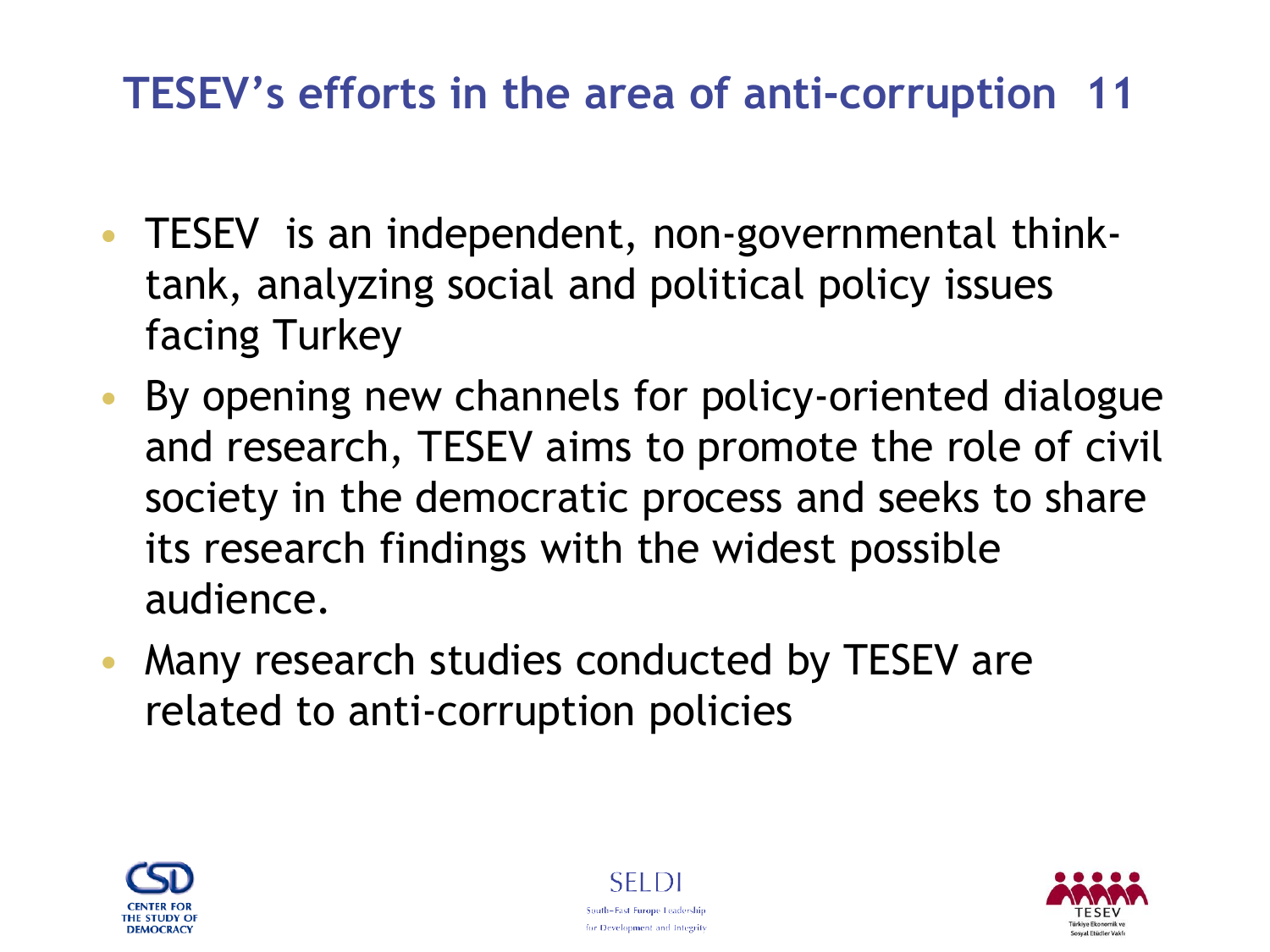## **TESEV's efforts: some examples 12**

- Some important examples are:
	- A series of corruption surveys and policy proposals (2002-2004)
		- Household, business perceptions
		- Corruption in municipalities
		- Watchdog platform for civil society
	- Fiscal Transparency Monitoring Reports (2004)
	- Civil Society in Monitoring the Budget (2005)
	- Right to Information (2006)
	- Budget Handbook for Non-expert (2007)
	- The Guide for Public Expenditures Analysis (2008)
	- Monitoring the Social Budget of Local Governments (2011)
	- A report on the new law for Court of Accounts (2012)





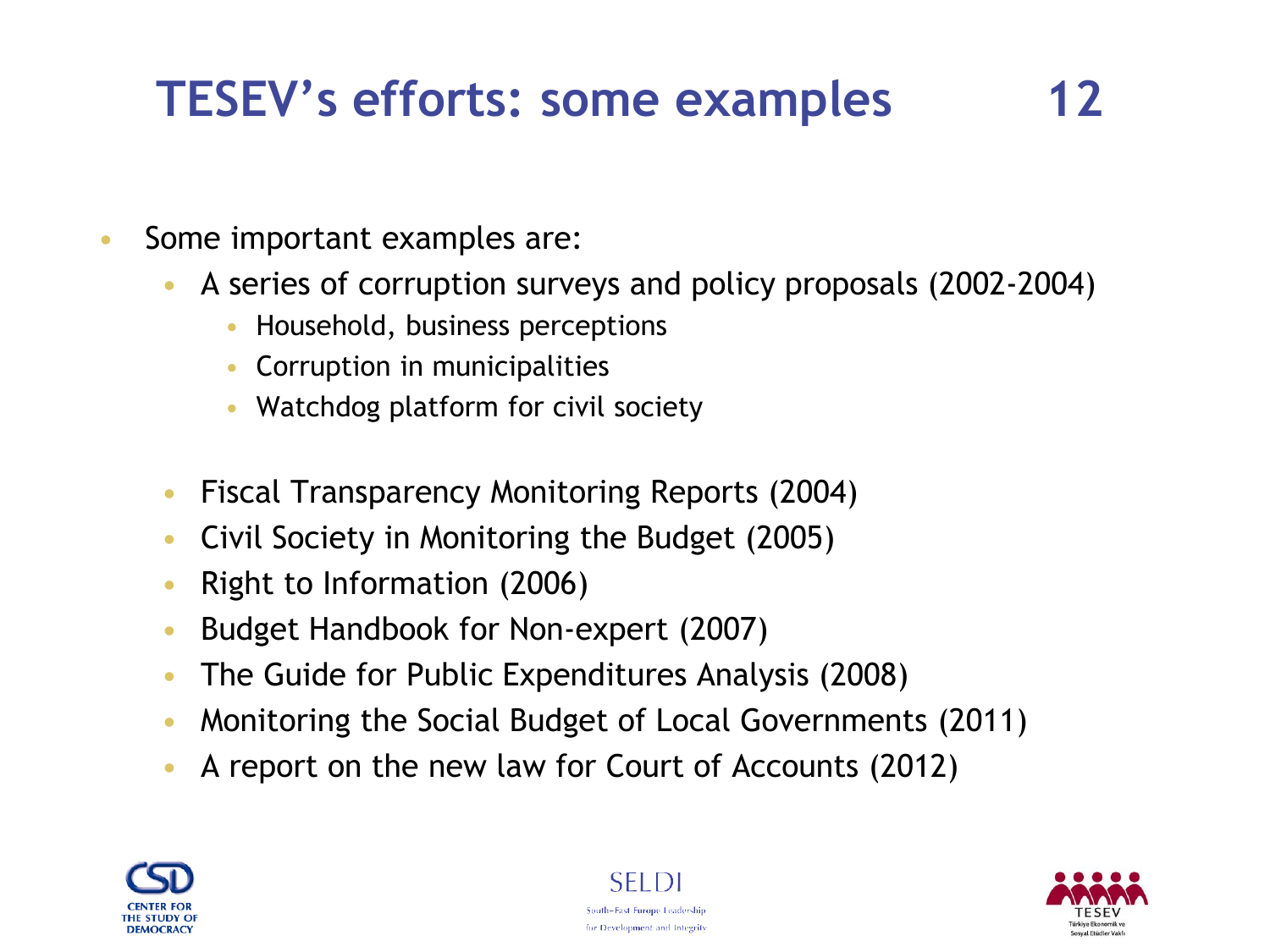#### **TI-Turkey (Transparency International) 13**

- TI-Turkey was founded in 2008 by voluntary efforts. The association aims to set the rule of transparency, integrity and accountability principles in all segments of the society for the democratic, social and economic development of the country.
- TI- Turkey has two important projects;
	- The CIMAP Initiative (Comparative Indicator-based Monitoring of Anti-Corruption Progress) is designed by TI to monitor the progress of accession in the areas of governance and anti-corruption related issues in the judiciary, legislature and public administration.
	- Call for Transparency is a tool developed by TI to empower citizens against corruption. CfT functions as a center for the victims and witnesses of bribery, malversation and misconduct to address their grievances where they can receive information and support on the way for searching solution for their complaints.





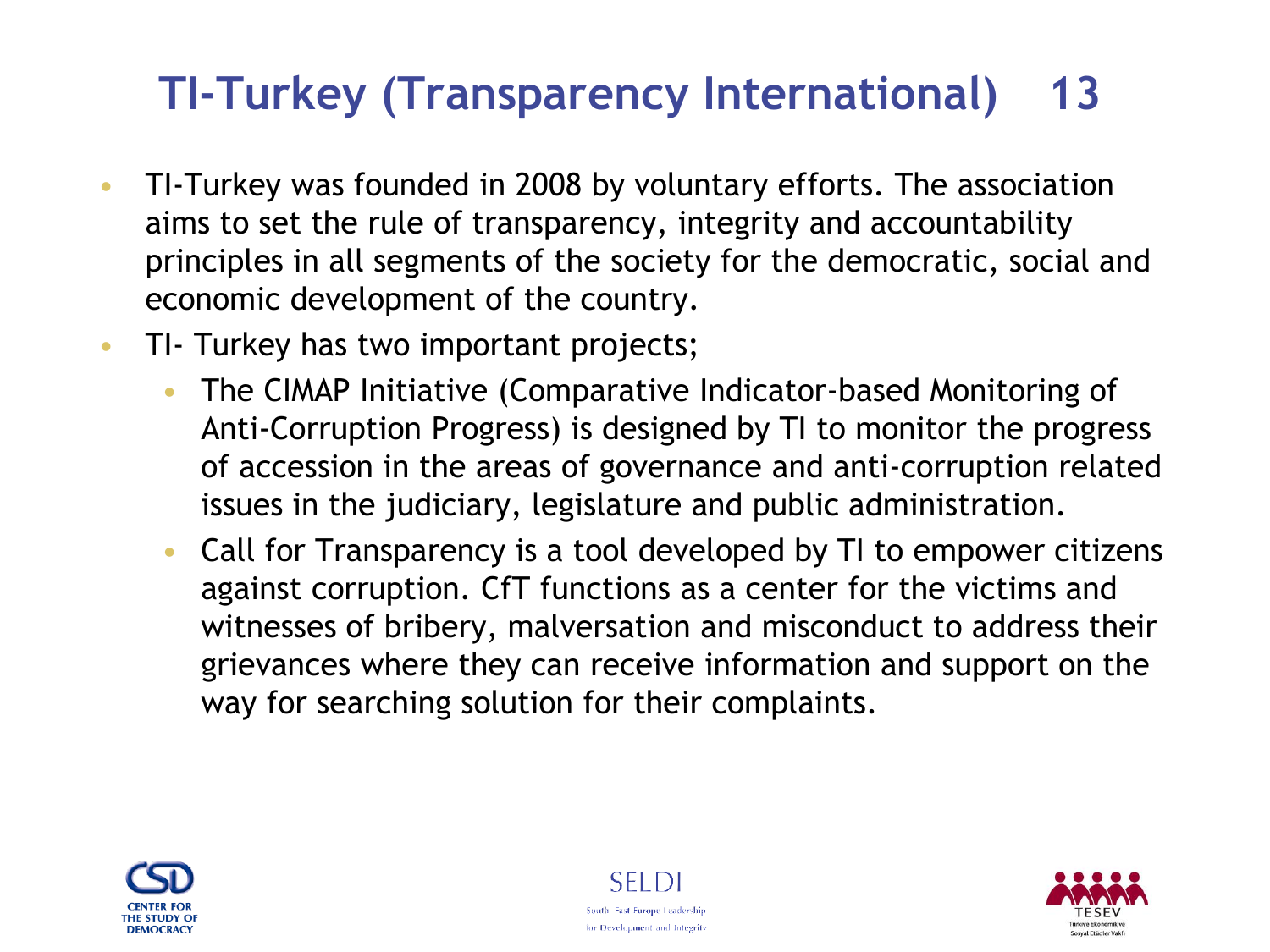### **TEPAV-The Economic Policy Research Foundation of Turkey 14**

- TEPAV is a non-profit think tank based in Ankara and was founded in 2004 by a group of businessmen, bureaucrats and academics.
- TEPAV organizes Anti Corruption Conferences on a yearly basis, each focusing on a specific topic. The aim is to follow-up anti corruption efforts in Turkey, to provide knowledge and platform for the policy debates and to create awareness in the public opinion.